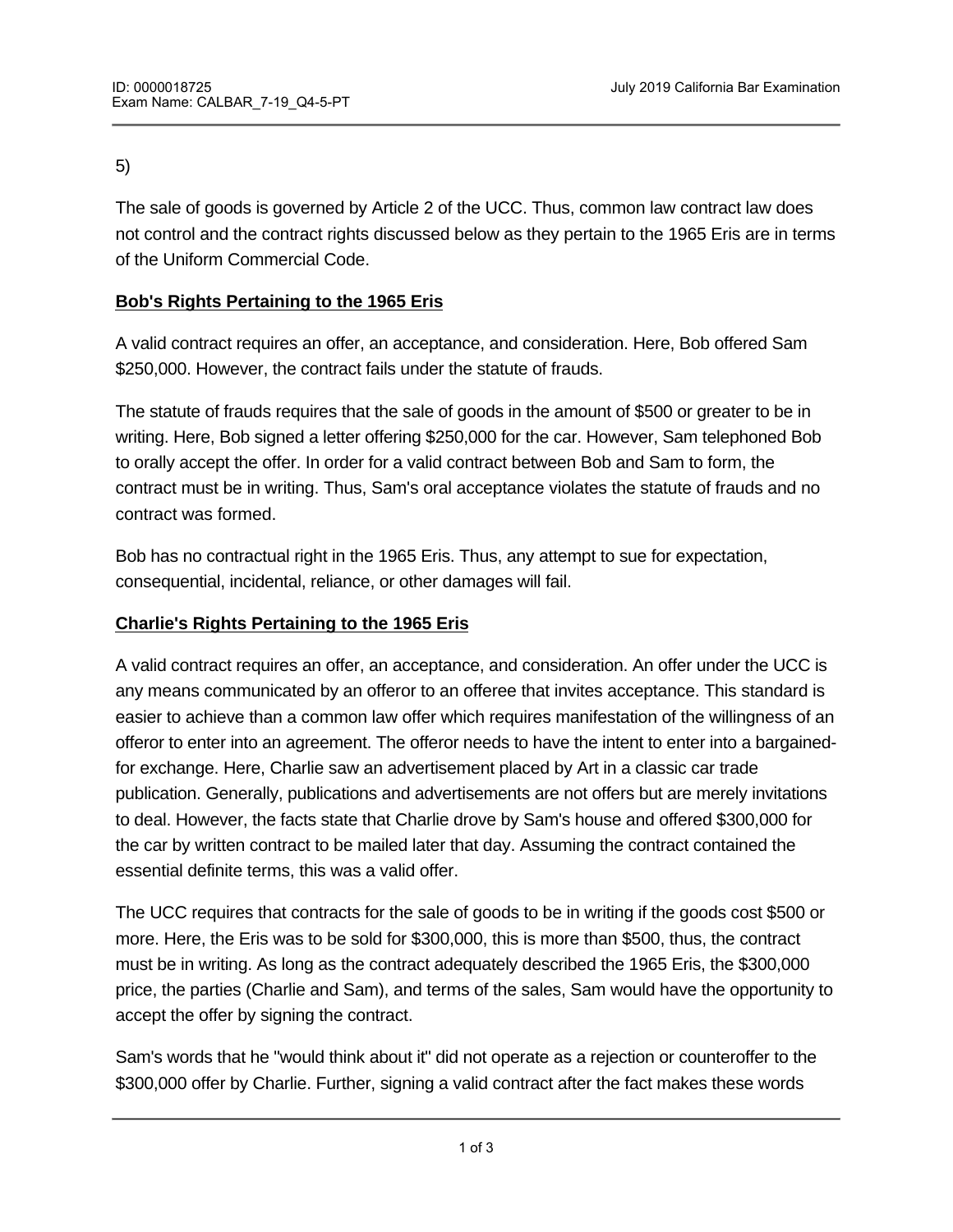#### immaterial to the bargain.

Acceptance under the UCC requires the offeree to accept by any means within context to the offer. Under common law, acceptance is by manifestation of assent to the terms of the offer, a much narrower definition than the UCC provides. There are special rules for acceptances dropped in the mailbox. The "mailbox rule" states that an acceptance is valid on dispatch. Exceptions to the mailbox rule include option contracts. Here, the facts state Sam signed the contract and "dropped" it in the mailbox. There are no facts to support that this was an option contract. Thus, Sam accepted the offer once it was "dropped" in the mailbox. Usually, an acceptance must be outside of the control of the offerree when dealing with the mailbox rule. Here, it appear the contract was outside the control since it was "dropped" into the mailbox.

The remaining element necessary to find a valid contract is consideration. Consideration is a bargained-for-exchange or legal detriment. Here, \$300,000 is valid consideration for the 1965 Eris. Thus, a valid contract was formed when Sam dropped the contract in a stamped envelope into the mailbox.

Death, at anytime within the contracting process, prevents the formation of a contract. Here, Sam did not die until he went to sleep that night. This was after a valid contract was formed earlier. Thus, Sam's death did not change Charlie's rights in the 1965 Eric.

Charlie will owe Sam's estate \$300,000 (10% of which will go to Art's commission) and Sam's estate will owe Charlie the 1965 Eris per the terms of the valid contract.

Additionally, if Sam's estate attempt to sell the car to someone else, Charlie may sue for specific performance to get the car. Given that the car is only 1 of 500 made and highly valuable, Charlie may be able to show that there are inadequate legal damages because the car is priceless. Further, if for some reason Charlie is unable to obtain the car and legal damages are more appropriate, Charlie may sue Sam's estate under the contract for damages. Expectation damages include the difference of the fair market value of the car and the contract price. Thus, if the car is worth \$400,000, Charlie would be entitled to \$100,000 from Sam's estate.

# **Art's Rights Pertaining to the 10% Sales Commission of the 1965 Eris**

A valid signed written contract gave Art 10% of the car's sale price. The terms are clear: "Upon successful sale, Art will earn a commission equal to 10% of the sale price." Thus, Art will be entitled to 10% or \$30,000 from Sam's estate.

Sam's estate might argue that this was a condition and not a promise. A condition that is not performed excuses the other party from performing, Where as here, a promise that is not

performed places the other party in breach. Art will argue that this contract was for a promise